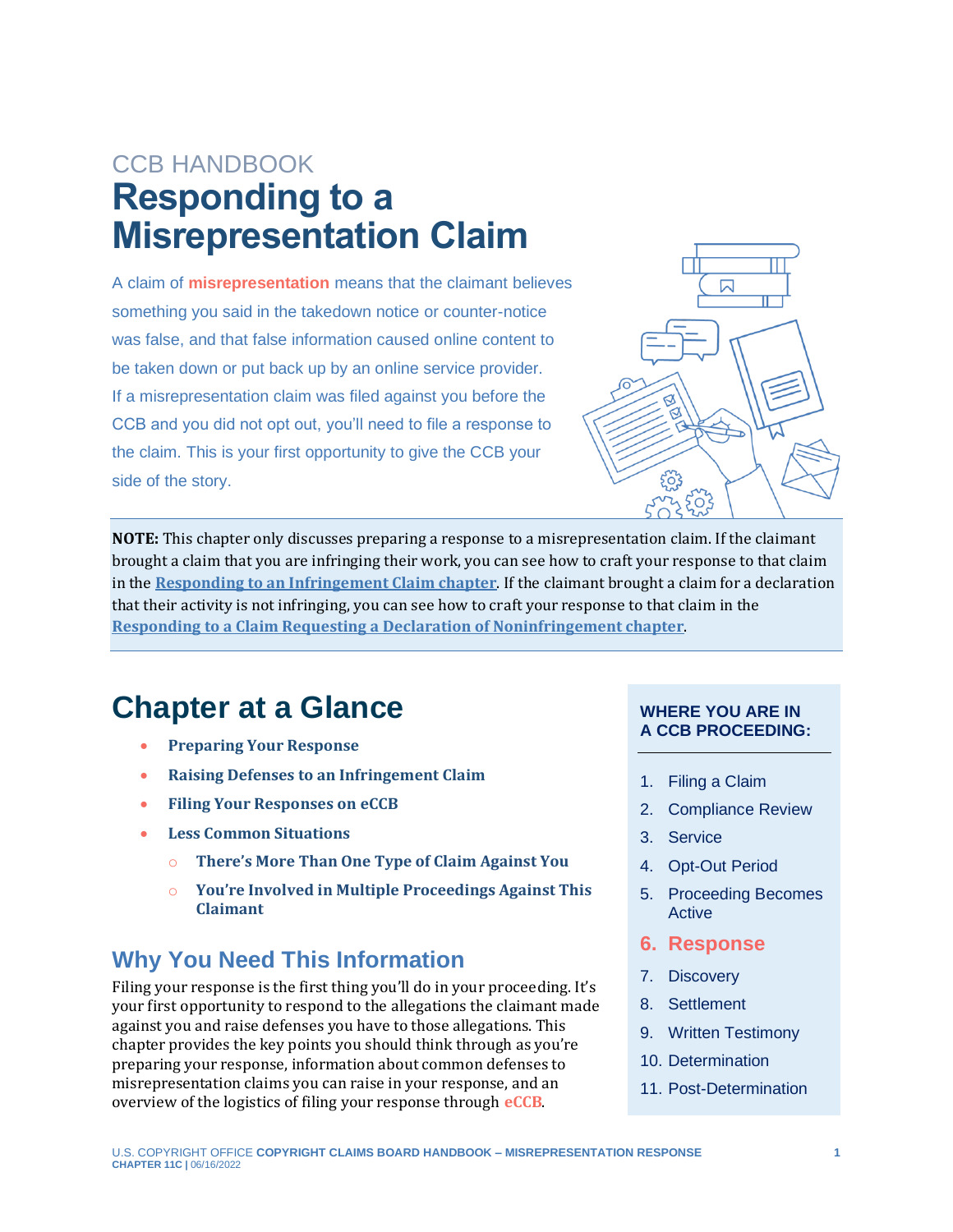### **How did you get here?**

<span id="page-1-1"></span>A claimant brought a misrepresentation claim against you before the CCB. After they formally delivered that claim to you, you were given sixty days to decide whether you wanted to participate in the CCB proceeding or opt out of the proceeding. Because you didn't opt out, the proceeding moved into its **[active phase](#page-10-0)**. The CCB issued an order that required you to register for eCCB and link your eCCB account to the case. You must do that before you can file a response. The CCB also issued a schedule that provides key dates and deadlines for the proceeding. The first deadline in that schedule is for you to file your response to the claim against you.

### **When did you file your response?**

<span id="page-1-4"></span>You'll need to file your response through eCCB by the deadline in the schedule, which will usually be thirty days from the date the schedule was issued. The exception to this is if the claimant asked you to waive formal **[service](#page-10-0)** and you accepted, then the scheduling order will give you sixty days to respond instead of thirty. You cannot file your response before the scheduling order is issued, but once the schedule has been issued, you may file your response before the deadline. It's a good idea to start thinking through and working on your response well before the deadline. Your response is important, and you shouldn't leave it until the last minute.

### **How do you prepare and file your response?**

Before you file your response, you should review the claim carefully and think through what the claimant is accusing you of, the facts and arguments they're making, the evidence they included (if any), and whether you would describe the events differently from the claimant's version of events. Beyond considering whether you disagree with the claimant's version of the facts, you should think about whether you have any defenses to the claim against you. Once you've thought this through and gathered the information you need, you can submit your response through eCCB.

### **What happens next?**

<span id="page-1-5"></span><span id="page-1-3"></span><span id="page-1-2"></span>Once you submit your response, the CCB will hold a virtual **[conference](#page-10-0)**. This virtual conference will be attended by the other participants in your proceeding and a Copyright Claims Officer. During the conference, the Copyright Claims Officer will explain what to expect in the proceeding, instruct you to give a brief description of your story, and ask whether you and the other participants are interested in a separate **[settlement](#page-10-0)** conference to discuss the possibility of voluntarily resolving your dispute. If there is no interest in a settlement conference, you and the other participants will begin the **[discovery](#page-10-0)** phase, which will involve exchanging key information and documents to learn more about the claims and defenses in the proceeding.

# <span id="page-1-0"></span>**Preparing Your Response**

This section walks through points you should keep in mind when you're preparing to file a response to a misrepresentation claim. First, this section will provide an overview of what a misrepresentation claim is and what it means. Next, this section will cover some key questions you should ask yourself when you're reviewing the claim and thinking about your response. Finally, the section provides some information on specific defenses.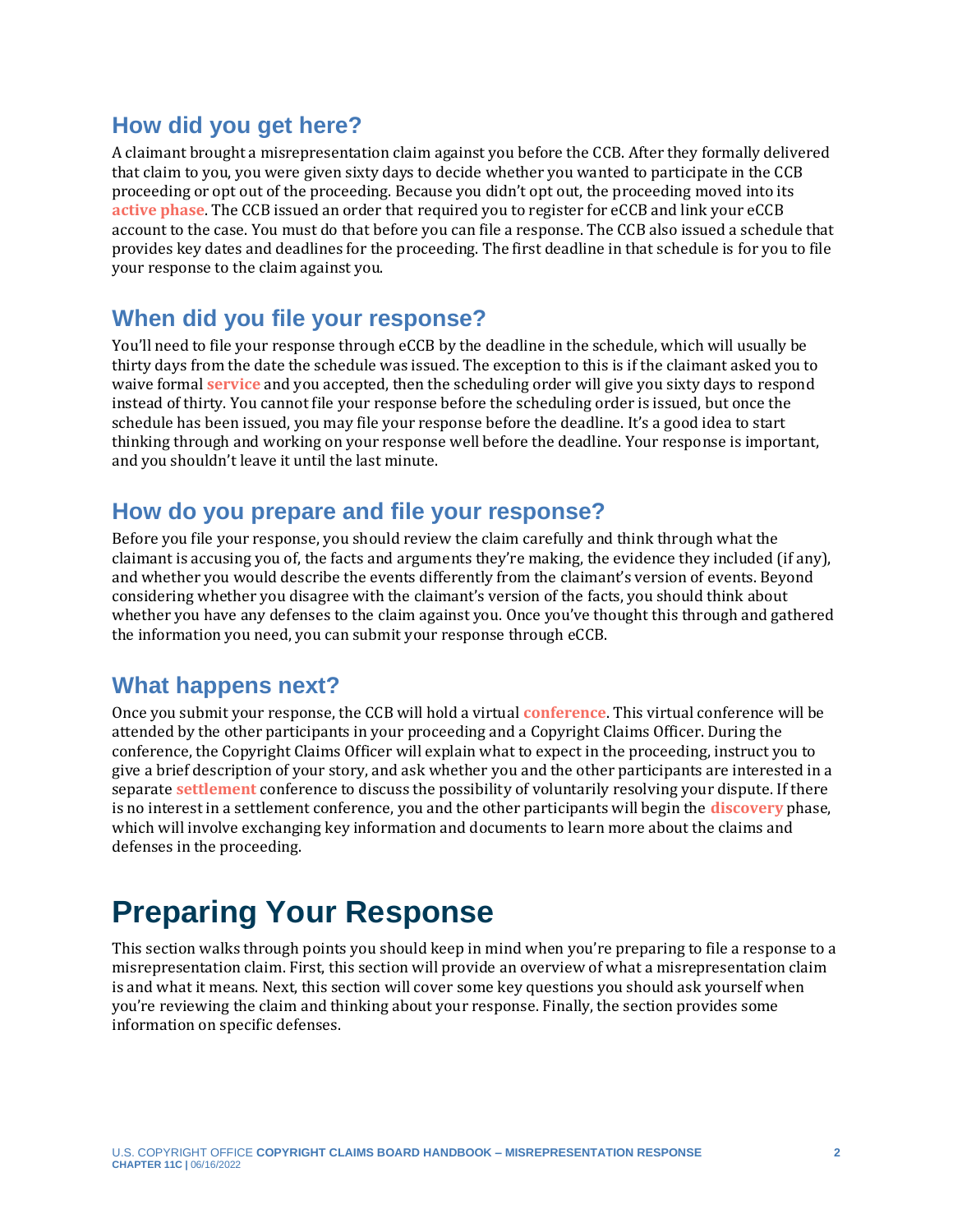## **What's a Misrepresentation Claim?**

Congress passed the Digital Millennium Copyright Act (DMCA) to establish a fairly simple process to address accusations of online infringement, usually without the need for litigation. A copyright owner can provide a takedown notice to an online service provider, notifying them that someone posted infringing content on the service provider's system or network and demanding it be taken down. Online service providers include websites that host content uploaded by users, such as YouTube and Instagram, and search engines that direct users to particular websites, such as Google and Bing. If an online service provider has followed the requirements of the DMCA by promptly removing or disabling access to the online content the copyright owner identified as infringing, it can't be held responsible for the copyright infringement of others.

Once the content is taken down, the person or company that posted the content may get it reposted by sending a counter-notice to the service provider. Typically, the counter-notice states that the content was removed or disabled by mistake or misidentification and asks that the content be reposted.

If someone makes a false statement—or misrepresentation—in either the original **[takedown notice or](https://www.youtube.com/watch?v=NAMNQWiDOOc)  [a counter-notice](https://www.youtube.com/watch?v=NAMNQWiDOOc)**, and the false statement was important enough that it affected the decision to take down or restore the content at issue, a claimant affected by that misrepresentation can bring a misrepresentation claim in the CCB.

If a misrepresentation claim is brought against you, the claimant will need to prove all of the following

- You sent either
	- o A **takedown notice** claiming online content or activity was infringing *or*
	- o a **counter-notice** denying infringement and claiming that the online content was removed or disabled due to a mistake or a misidentification.
- You made a **misrepresentation** to an online service provider in a takedown notice or counternotice.
- You **knew** the misrepresentation was false or incorrect.
- Your misrepresentation was **important** to the online service provider's decision to take down or repost the content.
- The online service provider **relied on** your misrepresentation.
- The claimant was **harmed** as a result.

The full text of the portion of the DMCA that discusses the requirements for misrepresentation claims is available in **[section 512\(f\)](https://www.copyright.gov/title17/92chap5.html#512)** of the Copyright Act. More Copyright Office resources related to section 512 and the notice-and-takedown system are available on **[copyright.gov](https://www.copyright.gov/512/)**.

## **Questions to Ask Yourself**

The first step in preparing your response is to review the claim carefully and think through the points that it makes. As you're doing this, there are some key questions you should keep in mind.

### **1. DO YOU DISAGREE WITH ANY OF THE POINTS THAT THE CLAIM MAKES?**

If the claim presents certain details as fact that you think are wrong or includes arguments that you disagree with, your response should identify those details and arguments and explain why you think they're wrong or why you disagree. You may want to go through the claim and make a list of everything you think is wrong before you begin to file your response.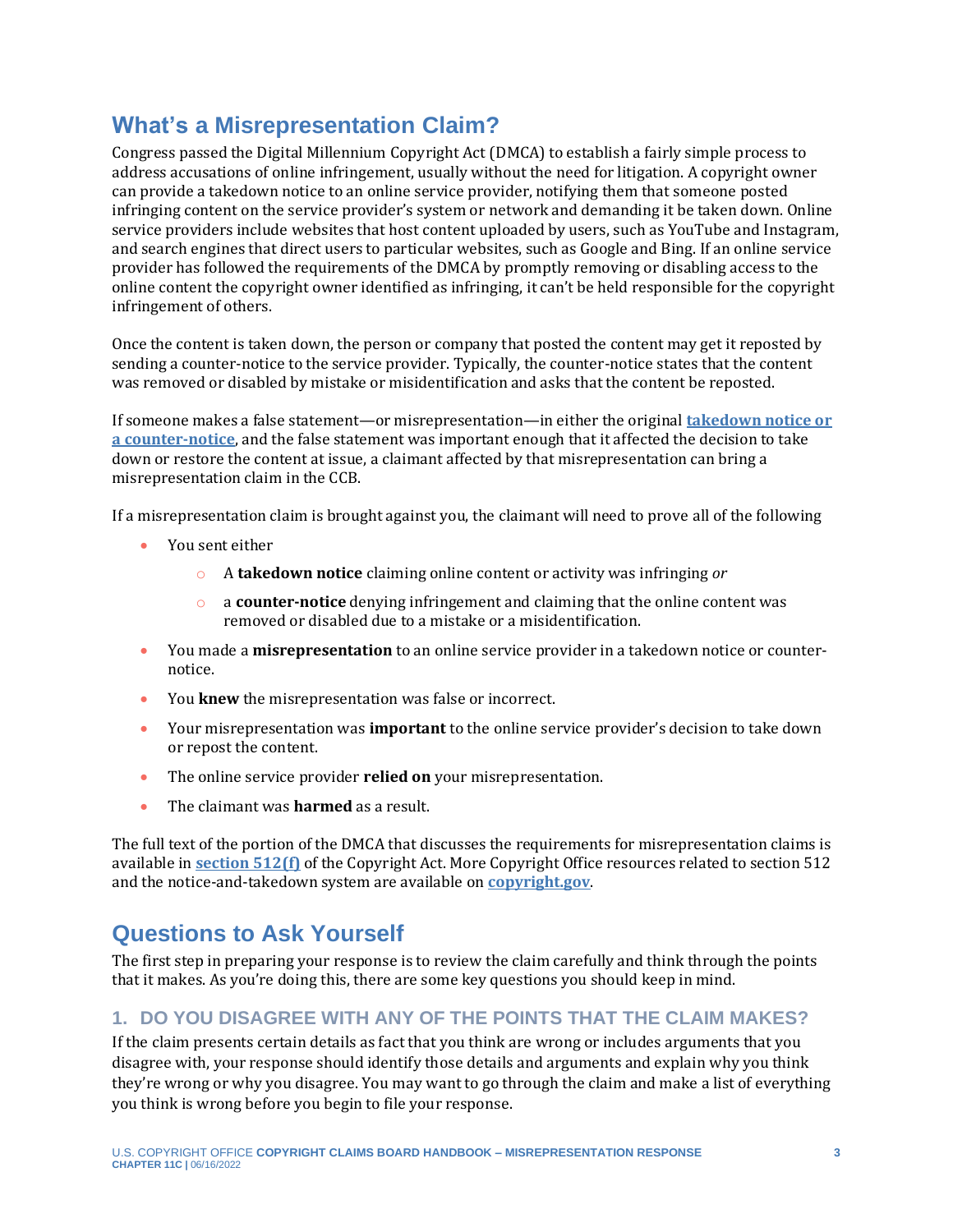### **2. DOES THE CLAIM LEAVE OUT ANY IMPORTANT FACTS?**

If you think the claim leaves out important facts, you should include those facts in your response and, if appropriate, describe why those missing facts may change or alter the overall picture of the events described in the claim.

### **3. CAN THE CLAIMANT PROVE EACH FACTOR OF MISREPRESENTATION?**

As discussed above, to establish misrepresentation, the claimant needs to prove each of six different factors. If they can't prove any of the factors, then they can't win their misrepresentation claim. For example, if you didn't send a takedown notice or counter-notice, you should mention that in your response. Or if what they're accusing you of misrepresenting is, in fact, true, then you should make that clear in your response.

### **4. DOES THE CLAIM INCLUDE ANY EVIDENCE?**

If the claimant included any evidence as attachments to the claim, you should review that evidence carefully. As a first step, make sure the evidence is what the claimant says it is. For example, if it's the takedown notice or counter-notice they say you sent, you should take a close look at it to make sure it's actually what you sent.

Next, take a look at how the claimant uses the evidence in their claim and make sure they aren't misrepresenting it in any way. If you notice any issues with the claimant's evidence or how they're using it in their claim, you should include that information in your response.

**NOTE**: Attaching evidence is optional. If the claimant didn't attach any documents to the claim, it doesn't necessarily mean they don't have evidence to support it. If the claimant didn't attach documents, you'll have an opportunity to learn what kind of evidence the claimant has during the discovery phase of your proceeding, during which each participant will exchange information and documents related to the claims and defenses.

### **5. DO YOU HAVE ANY EVIDENCE YOU WILL WANT TO INCLUDE WITH YOUR RESPONSE?**

You can attach documents or other evidence to your response when you file. If there's a key document or set of documents you think are helpful to your response, you should consider including them. You're not required to attach any documents or other evidence at the response phase. You will, however, have to give that evidence to the claimant during the discovery phase of your proceeding.

The following are examples of documents you may wish to consider including with your response

- A copy of the takedown notice or counter-notice the claimant says includes a misrepresentation, if it is not already attached to the claim.
- In their claim, the claimant will have given your specific words that they allege amounted to a misrepresentation. At this point, you may want to include key documents that show your statements were true.
- Documents that are evidence the claimant suffered no damages.
- Any other key evidence that supports your response.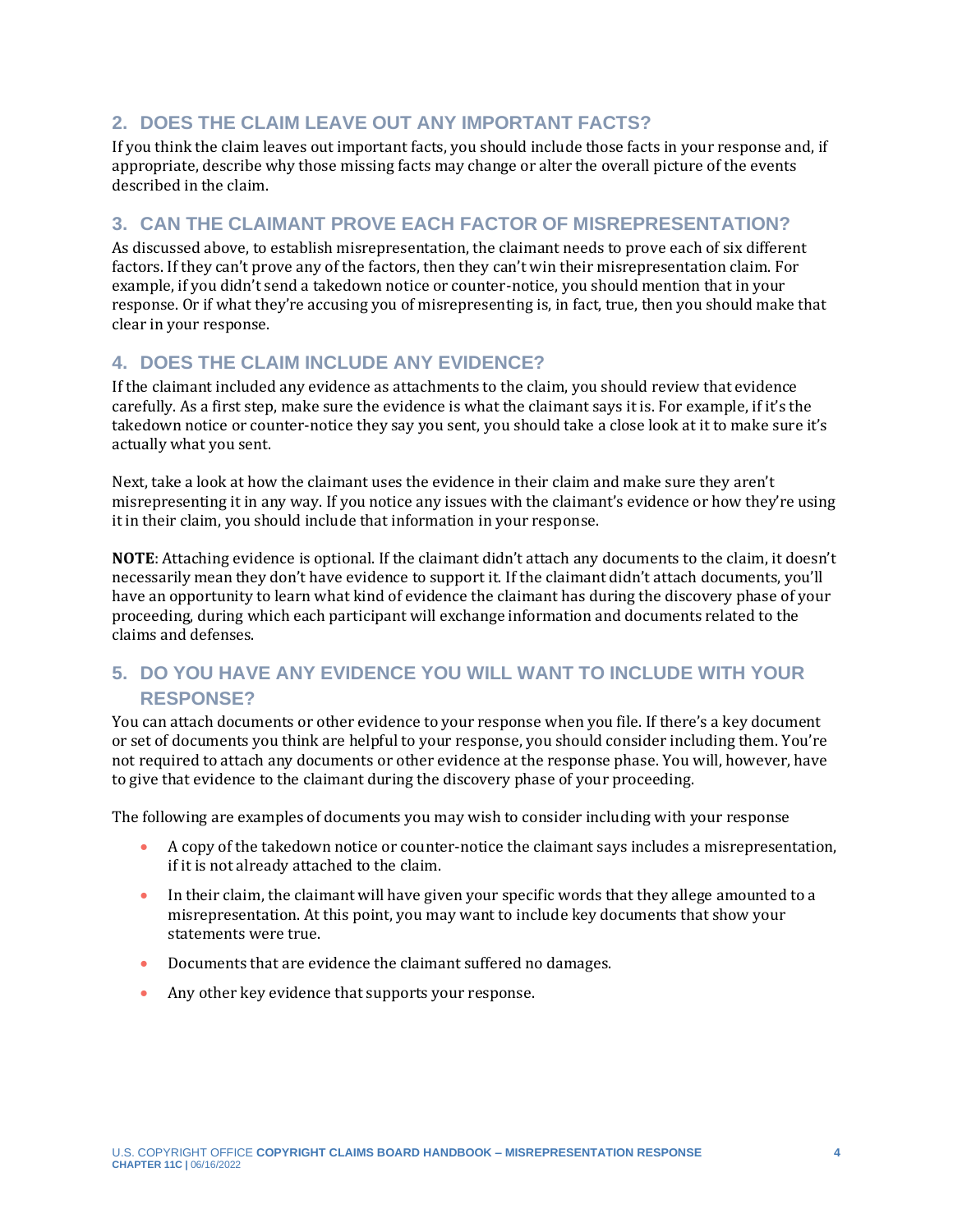### **6. DO YOU HAVE ANY DEFENSES?**

In your response, you'll have the opportunity to raise defenses to the claim. A defense goes beyond simply disagreeing with the claimant's version of the facts. Instead, a defense is a separate reason why the claimant shouldn't win their claim.

You'll find information on common misrepresentation defenses later in this chapter.

### **7. DO YOU HAVE ANY CLAIMS YOU WANT TO MAKE AGAINST THE CLAIMANT?**

In some circumstances, you can make claims against the claimant, called **[counterclaims](#page-10-0)**. Only certain types of counterclaims may be raised in the CCB. If you want to make a counterclaim against the claimant, *you must do so in your response*.

<span id="page-4-1"></span>**NOTE**: eCCB will walk you through this process as part of the online response form. You can find more information about counterclaims in the **[Counterclaims chapter](https://ccb.gov/handbook/Counterclaims.pdf)**. If you believe you may have a counterclaim, please read the section of this Handbook on counterclaims carefully, as the counterclaims available at the CCB are limited.

#### **8. DO YOU WANT LEGAL REPRESENTATION?**

<span id="page-4-2"></span>You're able to represent yourself in your CCB proceeding whether you are an individual or a business. You're not required to hire a lawyer, but you're allowed to hire one if you want. Some lawyers or law students may be willing to represent you for free or for a reduced fee. The CCB provides a **[directory](https://ccb.gov/pro-bono-assistance/)** for **[pro bono](#page-10-0)** law student legal representation on its website. If you want to learn more about your options for representing yourself or getting a lawyer, you can find more information in the **[Representation](https://ccb.gov/handbook/Representation.pdf)  [chapter](https://ccb.gov/handbook/Representation.pdf)**.

# <span id="page-4-0"></span>**Raising Defenses to a Misrepresentation Claim**

In addition to disputing various facts and allegations that the claimant made in their claim, you'll also have the opportunity to raise defenses to the claim. A defense doesn't necessarily dispute the claimant's facts; instead, these separate defenses to a misrepresentation claim may provide legal reasons that prevent the claimant from succeeding in proving their claim.

This table provides a list of the most common defenses to misrepresentation claims, which also appear in the response form on eCCB. On eCCB, you can check as many of these as you think may apply to you, although you will have to give specific details why you think each one applies. This chart gives a quick overview of defenses. More information on each defense follows.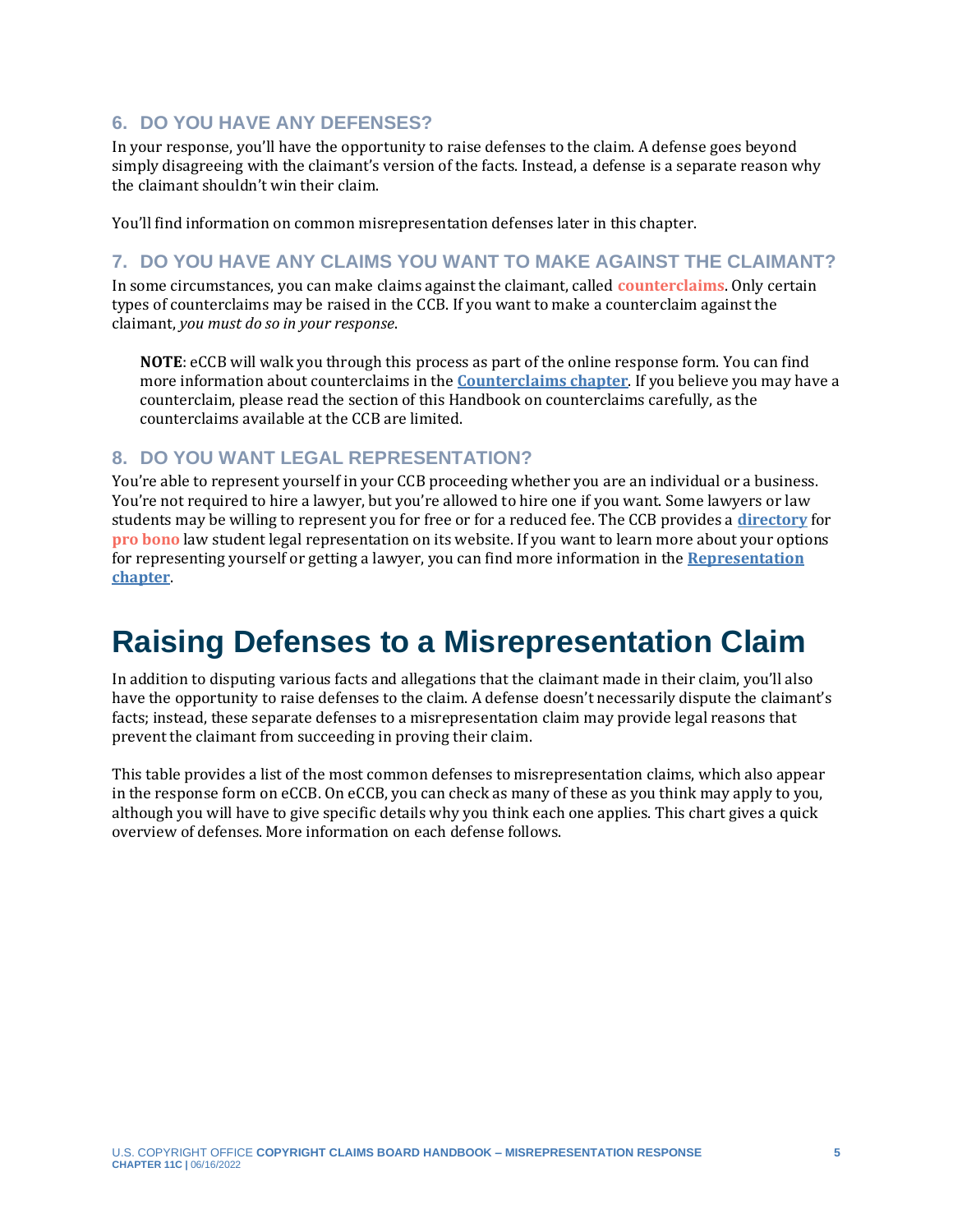<span id="page-5-1"></span>

| This defense on eCCB.                | May apply if                                                                                                                                                                                                                                |
|--------------------------------------|---------------------------------------------------------------------------------------------------------------------------------------------------------------------------------------------------------------------------------------------|
| <b>No Misrepresentation</b>          | Your statements, as identified by claimant, in your<br>takedown notice or counter-notice were not false<br>or incorrect.                                                                                                                    |
| <b>No Knowing Misrepresentation</b>  | You didn't know a statement you made in the<br>takedown notice or counter-notice was actually a<br>misrepresentation.                                                                                                                       |
| <b>No Material Misrepresentation</b> | Your statement amounted to a misrepresentation,<br>but it was unimportant or insignificant to the<br>taking down or restoring of content (for example,<br>you noted your or the claimant's physical address<br>incorrectly in your notice). |
| <b>No Injury</b>                     | Your misrepresentation didn't result in any harm<br>to the claimant.                                                                                                                                                                        |
| <b>Statute of Limitations</b>        | The claimant waited more than three years to<br>bring their claim.                                                                                                                                                                          |

When you're preparing your response, you should only raise defenses that you have a legitimate reason to believe apply to your situation, because you'll need to explain why they apply.

## **The Defenses**

The following defenses appear as options to select in the response form on eCCB.

## <span id="page-5-0"></span>**No Misrepresentation**

For the claimant to have a misrepresentation claim, you need to have actually made false or incorrect statements in your notice. If everything you included in the takedown notice or counter-notice alleged by the claimant to be false was, in fact, true, then the claimant doesn't have a misrepresentation claim. If your raise this defense, you should give as much detail as you possibly can as to why the claimant is wrong and your words were actually true.

### **EXAMPLES**

This defense might apply if. . .

- The claimant says you misrepresented that you're the copyright owner of a video that was posted online in your takedown notice, but you actually are the copyright owner.
- The claimant says you misrepresented whether you had the right to use the claimant's song as part of your video in your counter-notice, but the claimant actually gave you permission to use their song.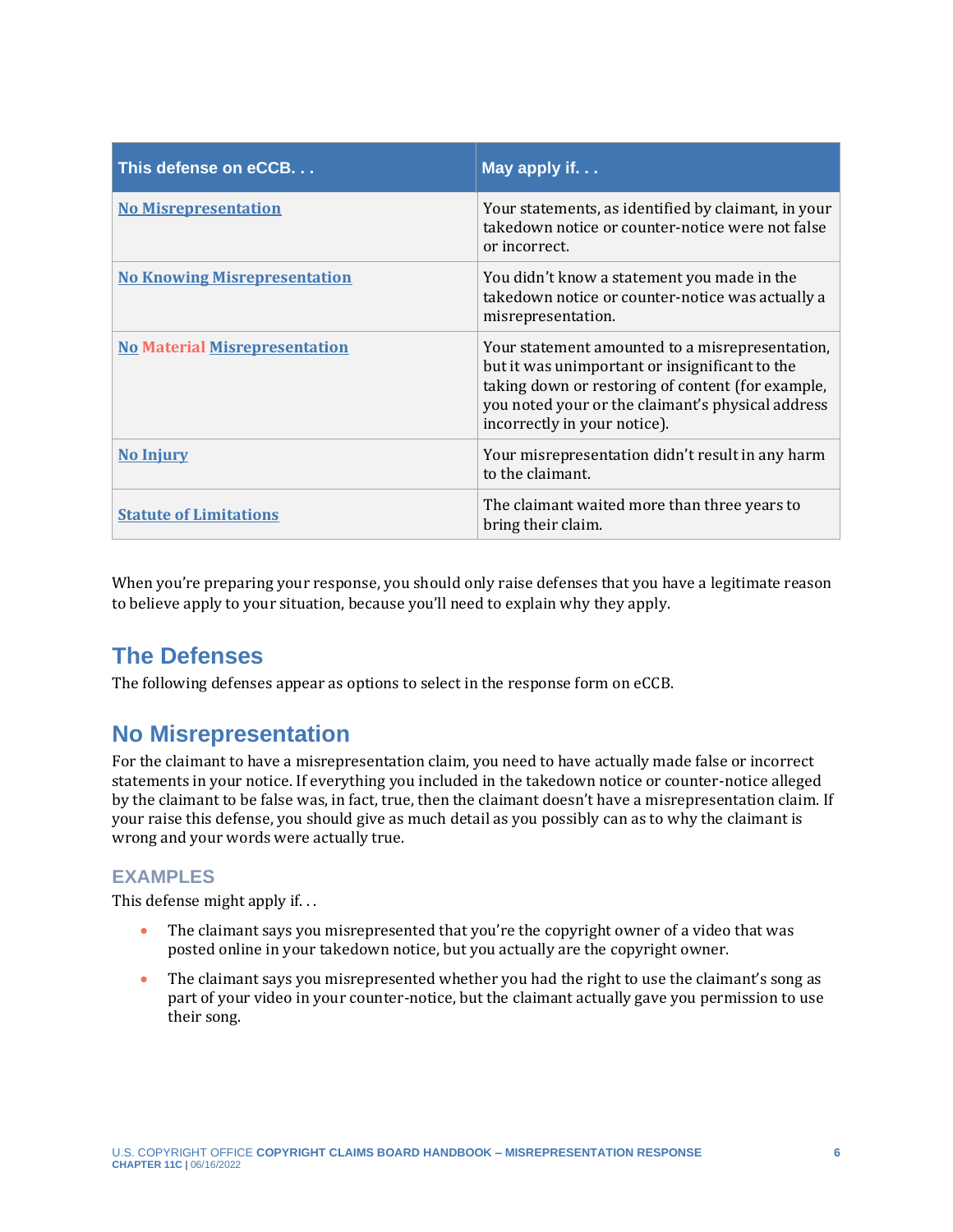## <span id="page-6-0"></span>**No Knowing Misrepresentation**

Unlike many other claims, misrepresentation has a knowledge requirement. For the claimant to win their misrepresentation claim, they must show you *actually knew* your takedown notice or counternotice included one or more misrepresentations. If you made the statements in your takedown notice or counter-notice in good faith, believing they were true, then you didn't know you were making a misrepresentation, and the claimant doesn't have a claim. An unknowing mistake is a defense to a misrepresentation claim.

### **EXAMPLES**

This defense might apply if. . .

- The claimant says you misrepresented that you're the copyright owner of a work in your takedown notice, but you sincerely thought, since you paid someone else to create the work, you were the copyright owner.
- The claimant says that in your counter-notice, you misrepresented whether you had the right to use the claimant's work, but you truly believed you had permission or misread your agreement with the claimant.

## <span id="page-6-1"></span>**No Material (Important) Misrepresentation**

For the claimant to win their misrepresentation claim, they must show that your misrepresentation was important or significant enough to have caused the work to be removed or reposted by the online service provider. A misrepresentation isn't important or significant if the service provider wouldn't have relied on it or used it as the basis to remove or repost the content in question. If your takedown notice or counter-notice included information that was false, but that false information wasn't important or significant, then the claimant doesn't have a claim.

### **EXAMPLES**

This defense might apply if. . .

- Your takedown notice included an incorrect address.
- Your counter-notice included a typo in the date.

### <span id="page-6-2"></span>**No Harm**

For the claimant to win their misrepresentation claim, the misrepresentation must have caused some provable harm or damage to the claimant.

**EXAMPLE:** If the claimant was selling drawings through an online marketplace and a takedown notice prevented any sales until the marketplace reposted the drawings, the lost sales could be an injury for these purposes.

**NOTE:** Even if there has been no money lost, the CCB may find that the misrepresentation caused an injury, for example, to the claimant's reputation. If, on the other hand, the misrepresentation didn't result in any injury to the claimant, the claimant doesn't have a claim.

Some federal courts have determined that the misrepresentation itself counts as harm to the claimant, while other courts have required the claimant to show a separate harm from the misrepresentation. The rule the CCB will follow depends on the law of the federal courts in the location with the most connection to the participants and the claim.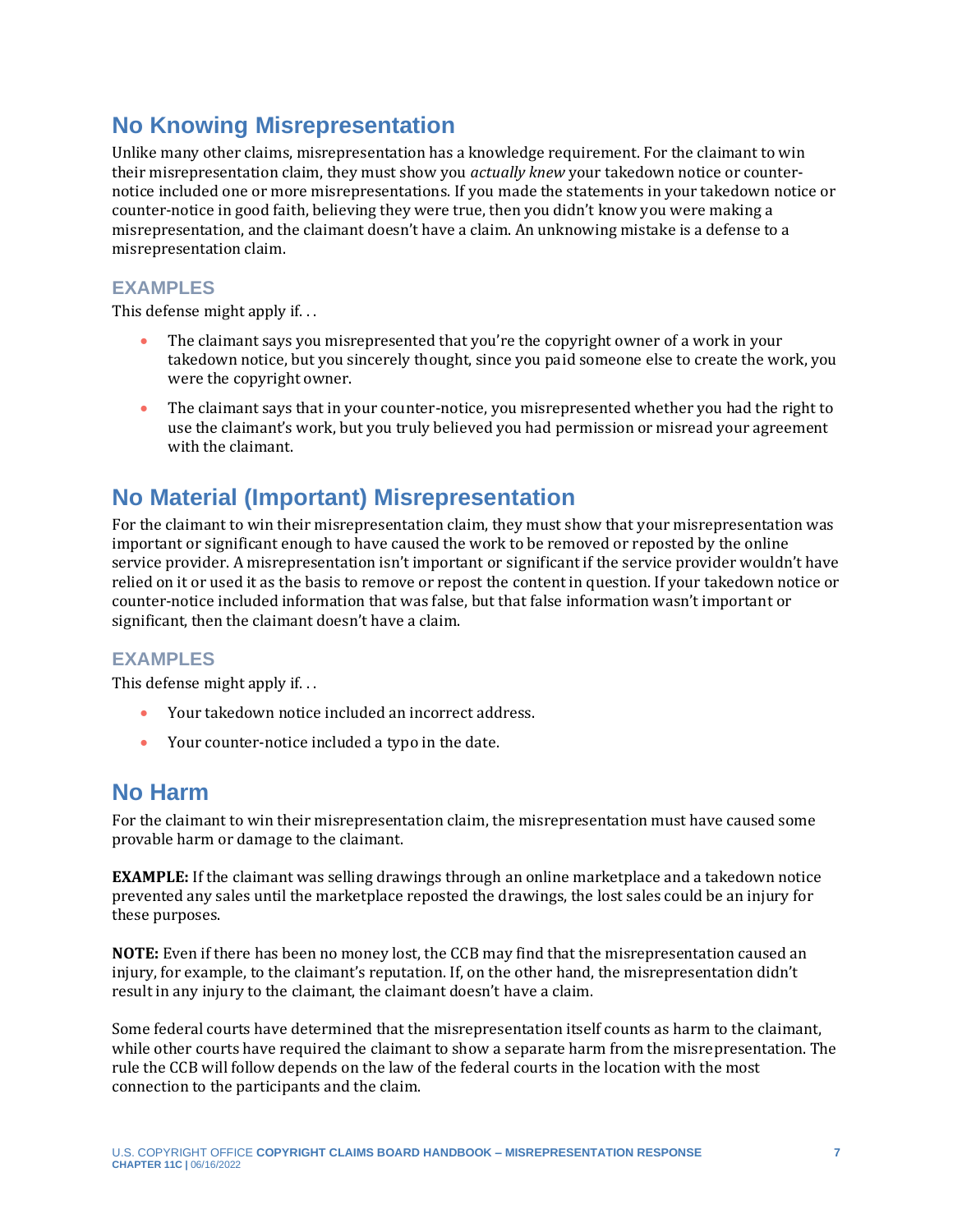### **EXAMPLES**

<span id="page-7-1"></span>This defense might apply if. . .

• After being up for a while, with almost no viewership and not associated with any sales or income, the claimant's content was only taken down for a short period of time. As noted above, whether this defense will apply depends on the law the CCB is required to follow in your case.

## **Statute of Limitations**

Under the law, claimants have a certain period of time during which they can bring a claim. Once this time limit expires, the claimant can no longer bring the claim. This time limit is called the "statute of limitations." In the CCB, the statute of limitations is three years.

**NOTE**: Different courts have different rules for calculating the statute of limitations. Some courts calculate the three-year period based simply on the date the activities took place. Other courts calculate the three-year period based on the date the claimant discovered, or reasonably should have discovered, the activities. The CCB will follow the rules for calculating the statute of limitations of the courts in the location with the most connection to the parties and the claim.

#### **EXAMPLES**

This defense might apply if. . .

- You submitted the takedown notice in question five years ago.
- On May 1, 2019, you submitted a counter-notice that the claimant thinks included a misrepresentation, but the claimant waited until July 2, 2022, to file their misrepresentation claim against you.

# <span id="page-7-0"></span>**Filing Your Response on eCCB**

Your response is due on the date in the schedule. This date will typically be thirty days from the date the CCB issues the schedule; although, it will be sixty days if the claimant asked you to waive service and you did so. You must wait until the schedule comes out before filing your response. Once it comes out, you may file your response before the deadline. Your response is important, and you should be thoughtful about preparing it. Don't wait until the last minute to get started.

You'll file your response to the claims by using a response form available on eCCB which may be found on the **[CCB's website](https://ccb.gov/)**. This section provides guidance on filling out the response form through eCCB.

A few things to keep in mind before you get started

- **You must use eCCB for all filings in your CCB proceeding.** If you truly can't use eCCB, for example, because you don't have access to the internet, you can request an accommodation. It's up to CCB whether to grant your request, and use of the electronic system is *strongly recommended*. Using mail for your filings instead of eCCB will be costlier, increase the chances that your filings could get lost, and likely will cause delays.
- **You may file your response yourself, or your lawyer or other representative can file it for you, if you have one.** If you are a business representing itself, you can file through an in-house attorney, an owner, officer, member, or partner, or another authorized employee if that employee has the permission of an owner, officer, member, or partner in writing. You can find more information about representation in CCB proceedings in the **[Representation chapter](https://ccb.gov/handbook/Representation.pdf)**.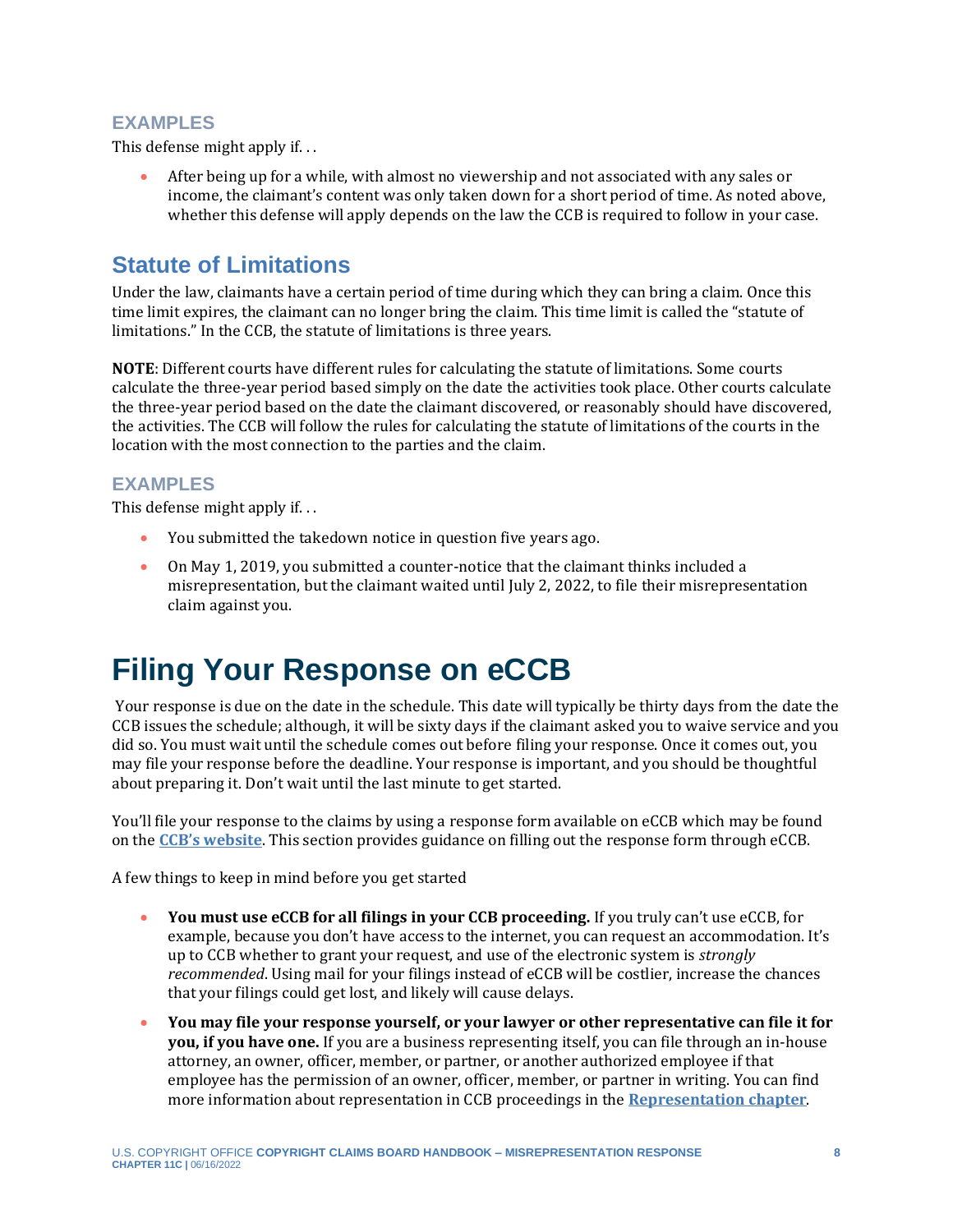- If there are multiple respondents in your proceeding, **each respondent must submit a separate response**, unless the respondents are represented by the same lawyer, law student, or other representative. If you are not a legal representative, you cannot file a response on behalf of another respondent.
- **eCCB will walk you through the filing by asking you questions or giving you instructions**. You should keep this Handbook nearby so you can refer to it if you need to, but eCCB will also have "tooltips," marked with a lower case "i" in a circle, which also give more information, including links to resources.
- **You don't need to complete your response in one sitting.** You have the option to save your response form and return to complete it later by selecting "Save & Exit" at the bottom of the screen. As the response is broken up into easy-to-digest pages, it is recommended that you complete the page you are on before trying to save and exit.

Once you're ready to begin working on your response, follow the steps below

- **1.** To begin working on your response, log in to your eCCB account. You can find more information about creating an eCCB account, accessing eCCB, and linking your account to your case in the **[eCCB](https://ccb.gov/handbook/eCCB.pdf)  [chapter](https://ccb.gov/handbook/eCCB.pdf)**.
- **2.** Click the "Submit a Response" link at the top of your dashboard. If you are the respondent in more than one case, you'll see a few different proceedings. Select the proceeding that you want to work on.
- **3.** The response form asks you to provide basic contact information:
	- **a.** Your name
	- **b.** Your address
	- **c.** Your phone number
	- **d.** Your email address

If you have a lawyer, law student, or other authorized representative representing you in the proceeding, your representative's phone number and email address can be provided instead of your own.

- **4.** You will be asked to give a detailed statement explaining why you believe the claims are not valid. You should give specific reasons why facts presented by the claimant are incorrect or why the CCB shouldn't side with the claimant.
- **5.** The response form includes the most common defenses to the claim against you. You can click on as many of them as you wish, but for each reason or defense you check, you will need to describe why that defense applies to you. You should not check any defense box unless you have good reason to believe that it applies to you.
- **6.** The response form also lets you raise your own claims, called counterclaims, if you have any. You must raise any counterclaims at this time, so you should gather any information you need for your counterclaims before you submit your response form. More information about counterclaims allowed before the CCB is available in the **[Counterclaims chapter](https://ccb.gov/handbook/Counterclaims.pdf)**.
- **7.** You, or your representative submitting the response, must certify that it is accurate and truthful to the best of your/their knowledge. If your representative is submitting your response, the representative must also certify that you confirmed to them the accuracy and truth of the information in the response.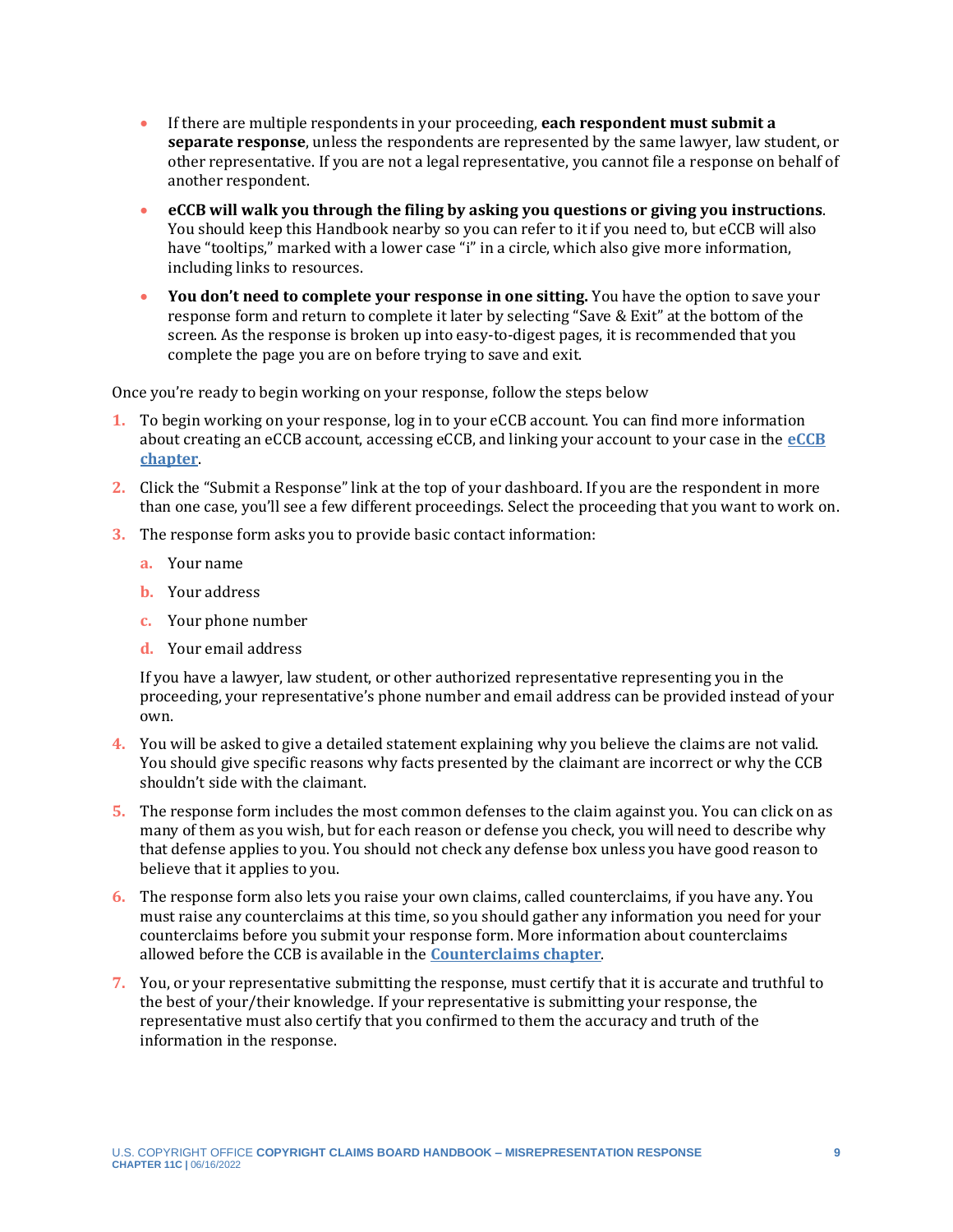# <span id="page-9-0"></span>**Less Common Situations**

The following situations are less common and are unlikely to apply for most responses.

## <span id="page-9-1"></span>**There's More Than One Type of Claim Against You**

This chapter addresses responding to a misrepresentation claim. Although infrequent, in some proceedings there may be more than one type of CCB claim that the claimant brought against you. In addition to a misrepresentation claim, the claimant also may have raised an infringement claim or a claim for a declaration that their activity is not infringing your work ("noninfringement"). If this is the case, please find specific information in the **[Responding to an Infringement Claim](https://ccb.gov/handbook/Response-Infringement.pdf)** and **[Responding to](https://ccb.gov/handbook/Response-Noninfringement.pdf)  [a Claim Requesting a Declaration of Noninfringement chapters](https://ccb.gov/handbook/Response-Noninfringement.pdf)**.

## <span id="page-9-2"></span>**You're Involved in Multiple Proceedings Against This Claimant**

If a claimant has started multiple proceedings against you related to similar facts and circumstances, you can ask the CCB to combine (or consolidate) the proceedings. If the proceedings are consolidated, they'll be treated as one proceeding for purposes of exchanging documents and information during discovery, submitting evidence to the CCB, and any hearings that the CCB decides to hold. The CCB will issue separate determinations for each proceeding, meaning that the \$30,000 overall cap will apply to each proceeding within the consolidated proceeding, with separate financial awards (if any). You can find more information about consolidation in the **[regulations](https://www.govinfo.gov/content/pkg/FR-2022-05-17/pdf/2022-10466.pdf)**.